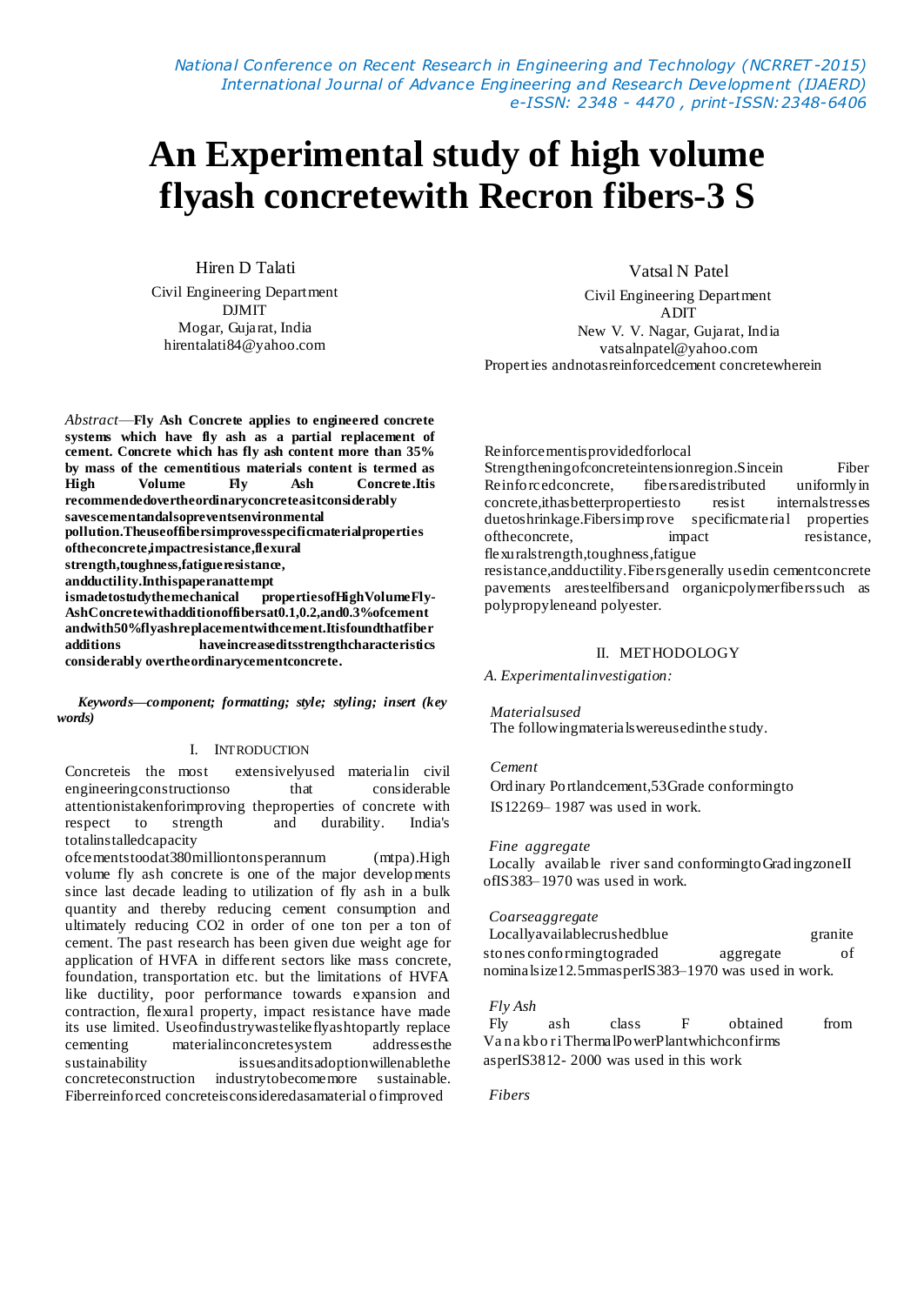PolypropyleneRecron3S fiberwasused with properties shown inTable I.

# *Superplasticizer*

A commercially available available sulphonatednaphthaleneformaldehyde basedsuper plasticizer (CONPLAST SP430)wasusedas chemicaladmixture toenhancetheworkabilityofthe concrete.Thepropertiesare giveninTable II.

#### *Water*

Fresh potable water free from acid and organic substances Was used for mixing and curing the concrete.

#### TABLEI.PROPERTIES OFRECRON-3S

| <b>Property</b>      | Values                    |  |  |
|----------------------|---------------------------|--|--|
| Cutlength            | 6mm,12mm                  |  |  |
| Aspectratio( $L/d$ ) | 300                       |  |  |
| Specificgravity      | 0.91                      |  |  |
| TensileStrength      | $6000$ kg/cm <sup>2</sup> |  |  |
| Meltingpoint         | $>250^{\circ}$ C          |  |  |
| Dispersion           | Excellent                 |  |  |
| Acidresistance       | Excellent                 |  |  |
| Alkaliresistance     | Good                      |  |  |

#### TABLEII.PROPERTIES OF SUPER PLASTICIZER

| Colo ur                | <b>Brown</b> |  |  |
|------------------------|--------------|--|--|
| SpecificGravity        | 1.22to 1.225 |  |  |
| <b>ChlorideContent</b> | Nil          |  |  |
| SolidContents          | 40%          |  |  |

# *B.CastingandCuring ofSpecimens*

Mixing of ingredients was done according to specifications given in Indian Standardby machine mixing. The concrete was filled into the moulds in layers approximately 5cm deep and compacted by vibrator. The specimens were removed from mould after 24 hours and were kept submerged in curing tank. After curing for a period of 7, 28, and 56 days specimens were taken out and dried before testing.

# *C.Testing*

# *Compression Test*

Compression Test on cubes of size 150mm×150mm×150mm was conducted on the compression testing machine. The load on cube was applied upto the failure of specimen. Average compressive strength of three cubes was taken after7,28, and 56 days curing.

# *Flexural Test*

Flexural test was performed on beams of size 100mm×100mm×500mm by placing them in flexural testing machine. The load was increased until beam fails and maximum load applied was recorded to find flexural strength.

# *D. Results and Discussions*

#### *Slumpcone*

Forapavementslabworkabilityrequiredisinthe rangeof20to25mm.Inthisexperiment waterbinder ratiohasbeenkeptconstant.FromtheTableIII.,itisclearthat<br>slumpismoremixA1.Onfiber additions  $slump$ ismoremixA1.Onfiber (A2,A3,A4)anominaldecreasein workabilityisobserved as slump is reduced.

|  |  |  | TABLEIII. SLUMP TEST RESULTS |
|--|--|--|------------------------------|
|--|--|--|------------------------------|

| Mix            | <b>Fly</b><br>Ash<br>$\left( \frac{9}{0} \right)$ | Fiber<br>$\frac{0}{0}$ | <b>Slump</b><br><b>Value</b><br>(mm) |
|----------------|---------------------------------------------------|------------------------|--------------------------------------|
| A <sub>0</sub> |                                                   |                        | 28                                   |
| A1             | 50                                                |                        | 29                                   |
| A2             | 50                                                | 0.1                    | 27                                   |
| A <sub>3</sub> | 50                                                | 0.2                    | 25                                   |
| A4             | 50                                                | 0.3                    | 26                                   |

## *Compressive and Flexural Strength*

The results of thecompressive tests of various mixes attheage of 28and 56 days. Theinfluences of flyashreplacementof cementat50%and varying percentages of fiber additionsat 0.1, 0.2and 0.3%andthecontrol mixare shown. Though the 28 day compressive strengthis more forcontrol mix,i.e.A0 the 56 day compressive strength is more forA3. In thelongtime period fly ash base fiberadded concrete gains more strength than fibreless flyashlessconcrete. A1 mix values are higherthanM0 by 6.3%. With the use of fibers, compressive strengthshowsfurther increase, the maximum being for (A3) 0.2% fiberadded flash concrete. Theincrease overcontrol mixis 11.4%.

# Theinfluenceofflyashreplacementofcementat

50%(A1)andvaryingpercentages offiberadditions at0.1%(A2),0.2%(A3)and0.3%(A4)alongwith controlmixA0areshownintableIII. Comparativelyhigherstrengt hcomparedtomixA0 anA1.Onaveragefiberaddedmixes (A2,A3,and A4)has2%and5.3%increase overthecontrolmix A0andfiberlessflyashbasedconcrete A1 respectively

### *E. Conclusions*

- 1. Slumpvaluedecrease with Fiberaddition.
- 2. Thestrengthgainingat28daysisfoundtobe less forflybased(A1)and fiberadded(A2,A3 andA4)concrete by12.5%and9.2% respectively oncomparingtoOPCbased concrete(A0).
- 3. Thestrengthgainingat56daysishigherfor fiberaddedflyashbasedconcrete thanOPC basedconcrete.
- 4. Flyashbasedconcreteperformswellatlater stagethanatearlydays.